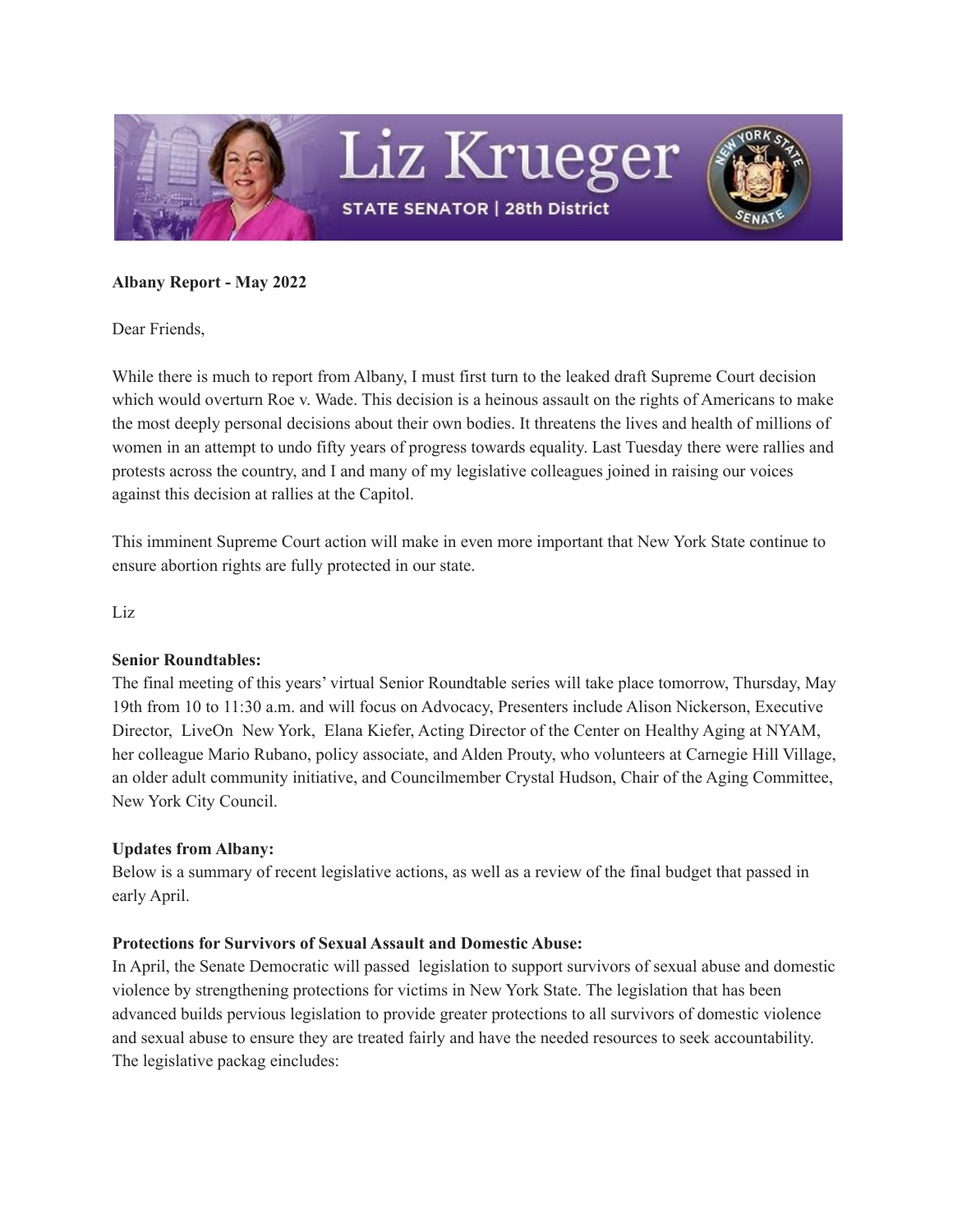- **Adult Survivors Act:** [S.66A](http://email.sts.nysenate.gov/ls/click?upn=6lfwSXklqZN5c5KKhNEAmZnPmK-2F-2B4y0qeNSIopQ69yev6DYAOg6ebn2cVv1ogmhB3j1Yl-2BGWXwdEXRRTOfpFYw-3D-3D7fjL_EFaYE6byU8xmv53bP-2FtPjLUFooL9pJiP0TjoX0IJ0UjWbCQqp-2B-2BhWAZHO6lLcV0IxKe6EmxtrHHs3ubmYz-2FR-2Fdi0XXGMT9-2F3J8G8iEd8wvg1QjWt6cKLRhHPob0kJaLH91YuHlsT6mZ-2FX-2FHdpS3QrL8MVHCbs-2FwaUGHnxNu62U62-2F6KqbFOxJnGNnO1Uc4ZeeH3CdStIttPqAqriT1k93Sa2NXH1PnljeJ1y3IP-2FMxS-2FAKerrGUYrqFyzSGVsXCZUpAt49aqDcMYOg23kKQ298rOofJuNNnRfTDREYF1y3-2BA8rurL02BdOSaebIgHZBTwdiqOEzGv1JdCE1-2BfxZ3scmfGxXmMGhwiuZb-2Ff58nHzOWL6afL3sIdbrllIzLsg-2F982ceuiDiXooJijkgXmW-2FJP9ODxFyQwRwqzH7nOPZj4HMUSsbdcgRjJ4YTM66daIs23UM-2FiVGTXj3pcTExXhgNRUiM2-2FgAhHhdzauED-2BefTTtvATEu-2Fu-2B9O9qBxnKDOKu9O5SUBHomxwiLh0n7yGmQ-3D-3D) creates a one-year window for the revival of otherwise time-barred civil claims arising out of sexual offenses committed against people who were 18 or older at the time of the conduct. Those who have had justice denied them as a result of New York's formerly insufficient statutes of limitations should be given the opportunity to seek civil redress against their abuser or their abuser's enablers in a court of law.
- **Establishes Public Housing Waiting List Priority for Domestic Violence Survivors:** [S.1681](http://email.sts.nysenate.gov/ls/click?upn=6lfwSXklqZN5c5KKhNEAmZnPmK-2F-2B4y0qeNSIopQ69yev6DYAOg6ebn2cVv1ogmhBDBP-2BuuFMz0q4wXJ1z0kJOw-3D-3D20K7_EFaYE6byU8xmv53bP-2FtPjLUFooL9pJiP0TjoX0IJ0UjWbCQqp-2B-2BhWAZHO6lLcV0IxKe6EmxtrHHs3ubmYz-2FR-2Fdi0XXGMT9-2F3J8G8iEd8wvg1QjWt6cKLRhHPob0kJaLH91YuHlsT6mZ-2FX-2FHdpS3QrL8MVHCbs-2FwaUGHnxNu62U62-2F6KqbFOxJnGNnO1Uc4ZeeH3CdStIttPqAqriT1k93Sa2NXH1PnljeJ1y3IP-2FMxS-2FAKerrGUYrqFyzSGVsXCZUpAt49aqDcMYOg23kKQ298rOofJuNNnRfTDREYF1y38HMZpvwWXGNRhfuKjUXDGIMLtxRW5n5WEwdT6XdUuk5tOFp4hkdhDGAtpZX3ynSTs-2FGRbjCojP0hTQXLsQnQ-2B9tq2BhpOJHYlp5I-2B2ciC5iNQzn0vZ1kjGMnhiImKoQj-2FsQHk-2FGo5AzvT-2BTiBFxXgVFJZax-2Fk5sJQ4tvvsuYFBuH11Ed-2FWKw-2BDi4mM7ywTw9Yl0lBX1soRO4WX4pPYq7pNaAzhlpvyEyIQy9VLzVOmaQ-3D-3D), establishes priority preference for survivors of domestic violence at public housing authorities that maintain a uniform priority waiting list for disenfranchised populations.
- **Redefines the Term Physically Helpless:** [S.2115](http://email.sts.nysenate.gov/ls/click?upn=6lfwSXklqZN5c5KKhNEAmZnPmK-2F-2B4y0qeNSIopQ69yev6DYAOg6ebn2cVv1ogmhBDW-2Bwr1feCe389oQAMHFa4g-3D-3DxBpn_EFaYE6byU8xmv53bP-2FtPjLUFooL9pJiP0TjoX0IJ0UjWbCQqp-2B-2BhWAZHO6lLcV0IxKe6EmxtrHHs3ubmYz-2FR-2Fdi0XXGMT9-2F3J8G8iEd8wvg1QjWt6cKLRhHPob0kJaLH91YuHlsT6mZ-2FX-2FHdpS3QrL8MVHCbs-2FwaUGHnxNu62U62-2F6KqbFOxJnGNnO1Uc4ZeeH3CdStIttPqAqriT1k93Sa2NXH1PnljeJ1y3IP-2FMxS-2FAKerrGUYrqFyzSGVsXCZUpAt49aqDcMYOg23kKQ298rOofJuNNnRfTDREYF1y38mhCXPSbKcOAc1-2BZ28TtpHxAnCtqHBjz35VxyskFRwSlqjc2EXretdeLn8nWrG6gfw1OwTPwu2a30H3SPtfoiqp0KhozwE9Q1olrK9-2FvB2dTEMALFZ2t4oK-2F1B2ymvD3hKPnZAtfcSEsVuR-2BBDhnohT4mJHxc-2FeBTkge9N3HJaufeVtBQ8Tnk64AgO5YYYRZMViW1p4uHbfWjoinYO-2FAIR0txBX-2FitlW8ABxdcwwlhxQ-3D-3D) redefines the term physically helpless to mean an individual who is physically unable to communicate affirmative consent through words or clear actions that offer permission and a willingness to engage in sexual activity.
- **Relief from Contracts:** [S.7157A](http://email.sts.nysenate.gov/ls/click?upn=6lfwSXklqZN5c5KKhNEAmZnPmK-2F-2B4y0qeNSIopQ69yev6DYAOg6ebn2cVv1ogmhBe-2Be3imnd0WojEn-2BgrA3Xwg-3D-3DjacF_EFaYE6byU8xmv53bP-2FtPjLUFooL9pJiP0TjoX0IJ0UjWbCQqp-2B-2BhWAZHO6lLcV0IxKe6EmxtrHHs3ubmYz-2FR-2Fdi0XXGMT9-2F3J8G8iEd8wvg1QjWt6cKLRhHPob0kJaLH91YuHlsT6mZ-2FX-2FHdpS3QrL8MVHCbs-2FwaUGHnxNu62U62-2F6KqbFOxJnGNnO1Uc4ZeeH3CdStIttPqAqriT1k93Sa2NXH1PnljeJ1y3IP-2FMxS-2FAKerrGUYrqFyzSGVsXCZUpAt49aqDcMYOg23kKQ298rOofJuNNnRfTDREYF1y38eDb4O2ZicqbeVrNMUmmRBLsRKwrO4fKkj1-2B28h7Z94dnsKTUWG6DjJTCcRm8xr4opQwB-2F4G3VmwI4pXGENhAQLEl-2BapKRm0lSZlngT-2BEEWfVWEnMVx6ABui8sRiNTlY66tVVNMsF8w91x01TstYflbks3-2BpIxhoGhea5WQ07lQjIjVyZt-2Bd44XVcIZSb-2FYyya1ql1bYhuDQOoBUYLuLVz35YysRMykw5mE64GngfQlA-3D-3D) allows individuals to break contracts with utility, phone and television providers when fleeing instances of domestic violence.
- **Identifying the Location of Firearms:** [S.6443A](http://email.sts.nysenate.gov/ls/click?upn=6lfwSXklqZN5c5KKhNEAmZnPmK-2F-2B4y0qeNSIopQ69yev6DYAOg6ebn2cVv1ogmhBbkJX-2Fu99c6Suw-2BnBSSNLoQ-3D-3DIrpF_EFaYE6byU8xmv53bP-2FtPjLUFooL9pJiP0TjoX0IJ0UjWbCQqp-2B-2BhWAZHO6lLcV0IxKe6EmxtrHHs3ubmYz-2FR-2Fdi0XXGMT9-2F3J8G8iEd8wvg1QjWt6cKLRhHPob0kJaLH91YuHlsT6mZ-2FX-2FHdpS3QrL8MVHCbs-2FwaUGHnxNu62U62-2F6KqbFOxJnGNnO1Uc4ZeeH3CdStIttPqAqriT1k93Sa2NXH1PnljeJ1y3IP-2FMxS-2FAKerrGUYrqFyzSGVsXCZUpAt49aqDcMYOg23kKQ298rOofJuNNnRfTDREYF1y38xnztIkmywC9wH9UzeNA3l1KcaTnkilW2hoxgX-2FhKuKRFLTgjH7uxV1hzCxzwl4C15bM5518HAzCQWFnmxMZyH-2BGb02Z5vJR-2FJcgMnMg0I06hW9UnVw2YwlZImLWi1WdQ22NwkeFzeCNRacghnpGSvsr8yAKelWCOzPc5dWqveWuI89O-2BW2psrAfhVwwVdtZT3sfo1GAvU6fvROjB2-2FMzeAeW3fXVuYx4eOOVjMes7rg-3D-3D) requires the court to inquire of the defendant and the protected party, outside of the presence of the defendant, as to the existence and location of any firearm owned or possessed by the defendant or the protected party whenever an order of protection is issued.
- **Establishing a Study on Domestic Violence:** [S.5940](http://email.sts.nysenate.gov/ls/click?upn=6lfwSXklqZN5c5KKhNEAmZnPmK-2F-2B4y0qeNSIopQ69yev6DYAOg6ebn2cVv1ogmhB2rivxMhbTQyEcDEhOztBgA-3D-3D0zHl_EFaYE6byU8xmv53bP-2FtPjLUFooL9pJiP0TjoX0IJ0UjWbCQqp-2B-2BhWAZHO6lLcV0IxKe6EmxtrHHs3ubmYz-2FR-2Fdi0XXGMT9-2F3J8G8iEd8wvg1QjWt6cKLRhHPob0kJaLH91YuHlsT6mZ-2FX-2FHdpS3QrL8MVHCbs-2FwaUGHnxNu62U62-2F6KqbFOxJnGNnO1Uc4ZeeH3CdStIttPqAqriT1k93Sa2NXH1PnljeJ1y3IP-2FMxS-2FAKerrGUYrqFyzSGVsXCZUpAt49aqDcMYOg23kKQ298rOofJuNNnRfTDREYF1y39Fk7lwpFxIp6U1mmft-2BP1U2LI9WbQKRJtL1v0W9qd4gElGsAW2l5BhaYxV676asySvlorSsk4yU1rvpbBsGLRQPGtWRf7MyatmvHfb5nB24ig0G6C-2BBRBOueN-2Bj72fulHOCqRHo-2Bk5vHGpB6-2F4q5HLqM6JRet6kAVtOm0-2F05NOHp-2F7k47Fb2GKCZWCnAQ0OXsNNUwpeeX1Nbptusmt8OZq7fOq7vqB1kOo6-2Ba8EYgWrg-3D-3D) requires the Office For The Prevention of Domestic Violence to conduct a study on domestic violence in the transgender community.
- **New York State Phoenix Act:** S. [3020A](http://email.sts.nysenate.gov/ls/click?upn=6lfwSXklqZN5c5KKhNEAmZnPmK-2F-2B4y0qeNSIopQ69yev6DYAOg6ebn2cVv1ogmhB1Dcn7D-2F3HwOG1Jeyt3dj5g-3D-3DiG8s_EFaYE6byU8xmv53bP-2FtPjLUFooL9pJiP0TjoX0IJ0UjWbCQqp-2B-2BhWAZHO6lLcV0IxKe6EmxtrHHs3ubmYz-2FR-2Fdi0XXGMT9-2F3J8G8iEd8wvg1QjWt6cKLRhHPob0kJaLH91YuHlsT6mZ-2FX-2FHdpS3QrL8MVHCbs-2FwaUGHnxNu62U62-2F6KqbFOxJnGNnO1Uc4ZeeH3CdStIttPqAqriT1k93Sa2NXH1PnljeJ1y3IP-2FMxS-2FAKerrGUYrqFyzSGVsXCZUpAt49aqDcMYOg23kKQ298rOofJuNNnRfTDREYF1y39F9nnEA5bmhLBujuMJEltFQEy-2BbWdGPh5xf9ZrLZCzOIIOrcRxdsF29EqpkCM-2BVRW87G5eS4XemMXHlcNh-2FL0w7KT43VrpWg5sig5vqFkplW0mRDLNjJdwXWUEUXYgCaTjzM1Y8f6-2BsL03e5QqIosGSzRVMyTQdiF7RDIwNtQ8aW4cN30uSznEyenFcxsnmyp5rOMONEPwLAO9VQBFrxq0wHJdMvvpeOsPJ-2FElrTT-2BVg-3D-3D) enacts the New York State Phoenix Act which extends the statute of limitations for felony family offenses to ten years and misdemeanor family offenses to five years.
- **Purple Alert System:** [S.7562](http://email.sts.nysenate.gov/ls/click?upn=6lfwSXklqZN5c5KKhNEAmZnPmK-2F-2B4y0qeNSIopQ69yev6DYAOg6ebn2cVv1ogmhBOczIdTX2lR0qh5gDbMNysA-3D-3Dbn-X_EFaYE6byU8xmv53bP-2FtPjLUFooL9pJiP0TjoX0IJ0UjWbCQqp-2B-2BhWAZHO6lLcV0IxKe6EmxtrHHs3ubmYz-2FR-2Fdi0XXGMT9-2F3J8G8iEd8wvg1QjWt6cKLRhHPob0kJaLH91YuHlsT6mZ-2FX-2FHdpS3QrL8MVHCbs-2FwaUGHnxNu62U62-2F6KqbFOxJnGNnO1Uc4ZeeH3CdStIttPqAqriT1k93Sa2NXH1PnljeJ1y3IP-2FMxS-2FAKerrGUYrqFyzSGVsXCZUpAt49aqDcMYOg23kKQ298rOofJuNNnRfTDREYF1y38HG5x4V04Ng9s5a735o9GjY8UvwPrCmKhZxy5Uyy21-2FPSZQuxK88-2BG-2BrJDBJHfpwhXVTpMYtE9Rja8aQ19YTfPWsigzafidNW5cvKt8muVkBfaXLlq3K7FSx49bL6yyVHRgSfgavyu7sqTLTFe6lx6KUS8J30OFJncRXGr4o6cEfkRsS7TtceBefpggGE2oxlIbUItDV1kpDI-2FnZapmAoI2m-2BDf8DxmVvy4NjeFF-2FLgg-3D-3D) creates a "purple alert system" for missing victims of domestic violence.
- **Prohibit Discrimination Against Domestic Violence Survivors:** S. [8417B](http://email.sts.nysenate.gov/ls/click?upn=6lfwSXklqZN5c5KKhNEAmZnPmK-2F-2B4y0qeNSIopQ69yev6DYAOg6ebn2cVv1ogmhB7SeN0vGlT-2BM5Ac0jjFoUEQ-3D-3DoS2Q_EFaYE6byU8xmv53bP-2FtPjLUFooL9pJiP0TjoX0IJ0UjWbCQqp-2B-2BhWAZHO6lLcV0IxKe6EmxtrHHs3ubmYz-2FR-2Fdi0XXGMT9-2F3J8G8iEd8wvg1QjWt6cKLRhHPob0kJaLH91YuHlsT6mZ-2FX-2FHdpS3QrL8MVHCbs-2FwaUGHnxNu62U62-2F6KqbFOxJnGNnO1Uc4ZeeH3CdStIttPqAqriT1k93Sa2NXH1PnljeJ1y3IP-2FMxS-2FAKerrGUYrqFyzSGVsXCZUpAt49aqDcMYOg23kKQ298rOofJuNNnRfTDREYF1y3-2FtwOg-2FyIn8qJgyyfQQ-2BVFk3rLo18lqtQ2WKebWIu7Vtc6I6tdFfupQcJLZgZE594u-2F6QocIyXAgf3IiHJOsewB59mEn-2BrNufR1jRZYNCBwxxhIGX5QMuUB9Mxd4cYFuu0hwgAi6oxRMSo7ZnwulVq6wyTRcQYVfH647EhQJ4yrEKudpVGFiKaso5k6TmgzQjDBNMm6R8h43vE9fVuMKhuK0fC2wv2PhCykPB0MX6k1jw-3D-3D) prohibits discrimination based on status as a victim of domestic violence.
- **Access To Past Protection Orders in Domestic Violence Cases:** [S.404](http://email.sts.nysenate.gov/ls/click?upn=6lfwSXklqZN5c5KKhNEAmZnPmK-2F-2B4y0qeNSIopQ69yev6DYAOg6ebn2cVv1ogmhB6kqod2pMnLXEEhVKOZgKmg-3D-3DHssv_EFaYE6byU8xmv53bP-2FtPjLUFooL9pJiP0TjoX0IJ0UjWbCQqp-2B-2BhWAZHO6lLcV0IxKe6EmxtrHHs3ubmYz-2FR-2Fdi0XXGMT9-2F3J8G8iEd8wvg1QjWt6cKLRhHPob0kJaLH91YuHlsT6mZ-2FX-2FHdpS3QrL8MVHCbs-2FwaUGHnxNu62U62-2F6KqbFOxJnGNnO1Uc4ZeeH3CdStIttPqAqriT1k93Sa2NXH1PnljeJ1y3IP-2FMxS-2FAKerrGUYrqFyzSGVsXCZUpAt49aqDcMYOg23kKQ298rOofJuNNnRfTDREYF1y38xiKjVHfJvh-2FGCjzDjRYtiYY-2B-2FMSsf4eplgmvDEx-2B5WMHLJl8sueHgW0kQz20ONDp1ziwxq7GB3QdmMn3sbRjY9ywHPhARQhA06kH0jqqR4bqll0Agf7Seu5mYIopSNK2YcENwWFE2Fhh-2FOg8idWQZANPM7cUthz6-2FOm15ycu8YY2ZUH9fSfpQzo3LrHUlCpIdlxgnMbLIu-2BfyJIYZHuPOYuN-2FsKTiKPYejVjz0ZFTaQ-3D-3D) amends the criminal procedure law to ensure that prosecutors have access to past orders of protection in domestic violence cases so they can charge abusers with criminal contempt if they violated a past order.

# **Protecting the Environment:**

In April the Senate passed a package of legislation to better protect the environment, support renewable energy, and strengthen regulatory standards across New York. The proposed bills include agreements related to renewable energy development rights on reforestation areas, an exemption from requirements for the alienation of parkland for certain renewable energy generating projects, directives for the state to study and make recommendations on renewable energy resources at decommissioned or dormant electric generating sites. The legislation passed by the Senate includes:

● **Cumulative Impacts Bill:** [S8830](http://email.sts.nysenate.gov/ls/click?upn=6lfwSXklqZN5c5KKhNEAmZnPmK-2F-2B4y0qeNSIopQ69yev6DYAOg6ebn2cVv1ogmhBDGFHHUBeKJJnF80YoW8w9w-3D-3Dw9QW_EFaYE6byU8xmv53bP-2FtPjLUFooL9pJiP0TjoX0IJ0UjWbCQqp-2B-2BhWAZHO6lLcV0IxKe6EmxtrHHs3ubmYz-2FR-2Fdi0XXGMT9-2F3J8G8iEd8wvg1QjWt6cKLRhHPob0kJaLH91YuHlsT6mZ-2FX-2FHdpS3QrAUNsMy7wth5HAgt-2BkZyH0IV5OO3erY9lQSHXpFHUmKz9xWp4ya9225WPUgxwPVstnfT-2FffXKPRYUC9us854dQ6SPUpGGxxQLh5ofTLUn-2BXyrLvocvkXjQ0yRMDNaxaFfIuPRiFBjrkbUOF-2B4jX0S9tRgSzRFCRdlIoN76A81x7aVPUWucg3CvXPQC5KcPR68o920xjqEKXm51lfqx2OxRNfPRSzFHqpT41qNax3LOlkMOwlOnY9zFcYCvqGunPMNiZFWArPcIj4DNGCJnQd6RDxCmqa8HpOhGnWum32DcOttyNgFkgwkUlBI-2FA-2F1a8lq5-2Fk847Z1jN0OQV-2Fazjo9-2Fl-2B60K-2BtHIxnvE-2BUtUIt4G6dP1kTnr4y5SJPpNxh3tTfqGDcxCkPti-2FvTjSknTIn0A-3D) ensures equity of treatment for minority communities, economically distressed areas, and disadvantaged communities while siting environmental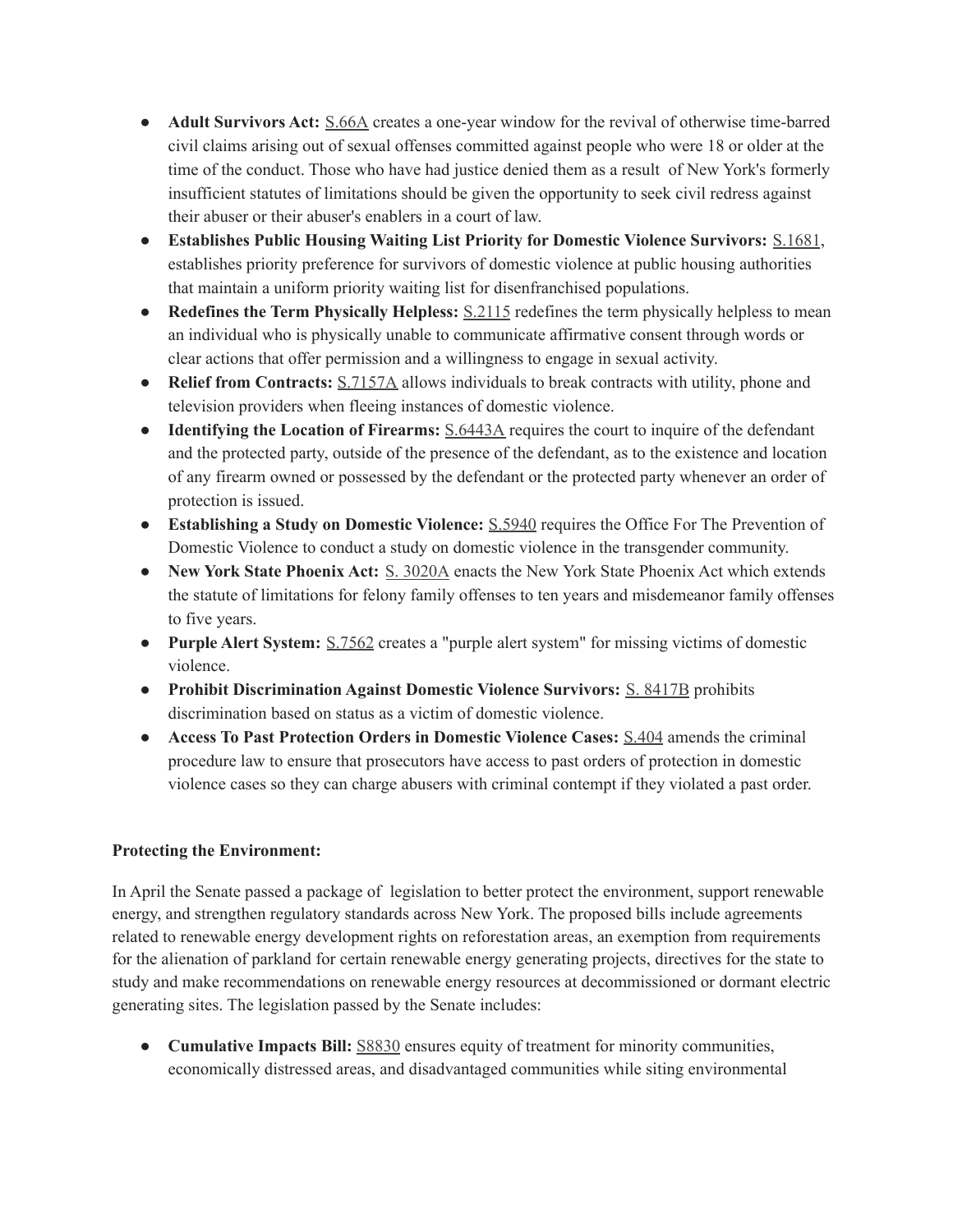facilities. It requires environmental impact statements to assess whether the siting of a facility will cause or increase a disproportionate burden on the location.

- **Discourages Major Violations of the Environmental Conservation Law:** [S1237](http://email.sts.nysenate.gov/ls/click?upn=6lfwSXklqZN5c5KKhNEAmZnPmK-2F-2B4y0qeNSIopQ69yev6DYAOg6ebn2cVv1ogmhBM7wrBzUOA8caFklyh-2BsxaA-3D-3Dx44i_EFaYE6byU8xmv53bP-2FtPjLUFooL9pJiP0TjoX0IJ0UjWbCQqp-2B-2BhWAZHO6lLcV0IxKe6EmxtrHHs3ubmYz-2FR-2Fdi0XXGMT9-2F3J8G8iEd8wvg1QjWt6cKLRhHPob0kJaLH91YuHlsT6mZ-2FX-2FHdpS3QrAUNsMy7wth5HAgt-2BkZyH0IV5OO3erY9lQSHXpFHUmKz9xWp4ya9225WPUgxwPVstnfT-2FffXKPRYUC9us854dQ6SPUpGGxxQLh5ofTLUn-2BXyrLvocvkXjQ0yRMDNaxaFfIuPRiFBjrkbUOF-2B4jX0S9vcpcqCS2oQOMcq13kgCozCvfnmfmS4q1JGpg7IAcQis8LhrsozJJJt7dEmvBoI8Cbs4uin3tMnj1yk9jxvTVipkKE3XdckQPLzI2xz46567B84qQHjdl1MBeCZa12RhKdTc-2Bc5FQTh816wbhBu2Bt9BlSdZXKDjk3952zszpDn0WGdeI3wM-2BThBgKW5pZbdH-2BG3MAX6QcsGgF3t2itzJuLXj7k4v4nHOJYgShsxyHVfe3K2-2FGbw5QwrleEXMXp5Ss-3D) provides that in addition to the fines, a person in violation of the Environmental Conservation Law may be enjoined from continuing such violation and any permit or certificate issued may be revoked or suspended, or a pending renewal application may be denied.
- **Electric Landscaping Equipment Rebate Program:** [S7453A](http://email.sts.nysenate.gov/ls/click?upn=6lfwSXklqZN5c5KKhNEAmZnPmK-2F-2B4y0qeNSIopQ69yev6DYAOg6ebn2cVv1ogmhBjrVVM98olIjAc1jg8rDcegReLY2Z1g8t45kTO-2FHPRILAbJ2whZPDJaqTGOTBLHVqq50-2BJ5-2FOdLbFFPBzbaurHom3d5jBEl5oCS2hG4Vl8qJHCRNjt-2B8pi2MNlvLmZxUqxiv1U1i43ENsOjPrh6IHZtXymLFqPIa7jHBEQtbrAig-3DgMG4_EFaYE6byU8xmv53bP-2FtPjLUFooL9pJiP0TjoX0IJ0UjWbCQqp-2B-2BhWAZHO6lLcV0IxKe6EmxtrHHs3ubmYz-2FR-2Fdi0XXGMT9-2F3J8G8iEd8wvg1QjWt6cKLRhHPob0kJaLH91YuHlsT6mZ-2FX-2FHdpS3QrAUNsMy7wth5HAgt-2BkZyH0IV5OO3erY9lQSHXpFHUmKz9xWp4ya9225WPUgxwPVstnfT-2FffXKPRYUC9us854dQ6SPUpGGxxQLh5ofTLUn-2BXyrLvocvkXjQ0yRMDNaxaFfIuPRiFBjrkbUOF-2B4jX0S9vMPxIDa41-2FgwBkpxRvYNNKwjunr9lCZyakAXdjMQJA8zdSuFKLLKjPs7-2B99azPpDLLOCVYIIeh4vriq2M2qXGgS6CylDmLX4gLPKi1IDHGVbbM91i94KQuAHQVBy-2FXp2Vge9BgkJbiCSF9fzvuCuq4M2wVdzJctw4Hn6HVqht82Lp0XXxMozbCgyjqocX3zjmqGHhYi-2BC2VGS94EVY2OeM4v9fYRkzN5z0DlGbsl5nfQSHlUQl8zmnRgt4OAgMf6U-3D) which I sponsored, establishes the electric landscaping equipment rebate program to reduce greenhouse gas emissions, improve air quality, and reduce noise pollution by promoting the adoption of quieter, zero-emission landscaping equipment. It also provides for rebates at the point of sale for applicants purchasing or leasing certain equipment.
- **Bottle Redemption Fraud Task Force:** [S1103A](http://email.sts.nysenate.gov/ls/click?upn=6lfwSXklqZN5c5KKhNEAmZnPmK-2F-2B4y0qeNSIopQ69yev6DYAOg6ebn2cVv1ogmhBvjzD1G9Wm6KYA5o5Xhbm9Q-3D-3DmDH8_EFaYE6byU8xmv53bP-2FtPjLUFooL9pJiP0TjoX0IJ0UjWbCQqp-2B-2BhWAZHO6lLcV0IxKe6EmxtrHHs3ubmYz-2FR-2Fdi0XXGMT9-2F3J8G8iEd8wvg1QjWt6cKLRhHPob0kJaLH91YuHlsT6mZ-2FX-2FHdpS3QrAUNsMy7wth5HAgt-2BkZyH0IV5OO3erY9lQSHXpFHUmKz9xWp4ya9225WPUgxwPVstnfT-2FffXKPRYUC9us854dQ6SPUpGGxxQLh5ofTLUn-2BXyrLvocvkXjQ0yRMDNaxaFfIuPRiFBjrkbUOF-2B4jX0S9ucB9-2FRbsPbVP9QO7ylvZA7tqZ4ULbLRLWrjOFKyC4BLYmKepOUDFLCPVDSR4ugttE0ppY0H56wS2s57ujq2MYULho4iL3H2Sztdymd01e2tSBlh8LJ9zKfMKoF85JUvdXh8GMoPvk6d0qOiuX33tR1oqtmJXzITzqGTpzKiCfL1oTNuQUUZmVdYf262QLv8eY21GijXTecdWVEF94y6jPgB7HzuMFVU9t7typX6wBsKZxRlMij7esX1vfTNhA3DAU-3D) establishes the bottle redemption fraud task force to provide the governor and the legislature with information on the fraud, enforcement, and reporting requirements related to the New York state returnable container act.
- **Advanced Building Codes, Appliance and Equipment Efficiency Standards Act:** [S7176](http://email.sts.nysenate.gov/ls/click?upn=6lfwSXklqZN5c5KKhNEAmZnPmK-2F-2B4y0qeNSIopQ69yev6DYAOg6ebn2cVv1ogmhBMapgRuxOIL9UnL6YITb1YQ-3D-3D-V9W_EFaYE6byU8xmv53bP-2FtPjLUFooL9pJiP0TjoX0IJ0UjWbCQqp-2B-2BhWAZHO6lLcV0IxKe6EmxtrHHs3ubmYz-2FR-2Fdi0XXGMT9-2F3J8G8iEd8wvg1QjWt6cKLRhHPob0kJaLH91YuHlsT6mZ-2FX-2FHdpS3QrAUNsMy7wth5HAgt-2BkZyH0IV5OO3erY9lQSHXpFHUmKz9xWp4ya9225WPUgxwPVstnfT-2FffXKPRYUC9us854dQ6SPUpGGxxQLh5ofTLUn-2BXyrLvocvkXjQ0yRMDNaxaFfIuPRiFBjrkbUOF-2B4jX0S9u8jsFHyA9b-2BIPXMK8IFZQztR7mQmYB-2F5LxjGwnphUS9RJ3v4aPnq5MtTxO77hU7wQnKAaQcXXTOdLjaCy0F4EfoN-2FliaUw6SE7aY7cHEovasUaOvNIprMETQJp6akfx5TSrRN69keJWNI-2BpJZt1KjjxA5px8Gs6soGH8kF-2F4J5Z4Oji3aTBxwRMwcMmT2wSMoDq2hi6FN4B7dU5CExQqiLlj-2FWcWgvYBTDSGBpVx9F32RDHXjxoV-2BAyvxYlia-2FbSU-3D) establishes the "Advanced Building Codes, Appliance and Equipment Efficiency Standards Act of 2021." It adds the promotion of clean energy and the implementation of the climate agenda set forth in the New York state Climate Leadership and Community Protection Act to the state energy conservation construction code. It also increases the efficiency standards of appliances and equipment by the state energy conservation construction code, while increasing the energy efficiency standards of appliances and equipment.
- **Smart-Share Energy Credit:** [S6919](http://email.sts.nysenate.gov/ls/click?upn=6lfwSXklqZN5c5KKhNEAmZnPmK-2F-2B4y0qeNSIopQ69yev6DYAOg6ebn2cVv1ogmhB9R-2FkHBJ99y505ydrVQjHFg-3D-3DfnSU_EFaYE6byU8xmv53bP-2FtPjLUFooL9pJiP0TjoX0IJ0UjWbCQqp-2B-2BhWAZHO6lLcV0IxKe6EmxtrHHs3ubmYz-2FR-2Fdi0XXGMT9-2F3J8G8iEd8wvg1QjWt6cKLRhHPob0kJaLH91YuHlsT6mZ-2FX-2FHdpS3QrAUNsMy7wth5HAgt-2BkZyH0IV5OO3erY9lQSHXpFHUmKz9xWp4ya9225WPUgxwPVstnfT-2FffXKPRYUC9us854dQ6SPUpGGxxQLh5ofTLUn-2BXyrLvocvkXjQ0yRMDNaxaFfIuPRiFBjrkbUOF-2B4jX0S9t7rCOl8KU9Mm7Hsa7kZkeMChJ7crB0bXCrtchSUN07mq2ADeE9yUR1YmLdOr4tvk0XHCFi62w9Gtb2VFi20ZfxKQILFAAKaSBG0mbJe8IRENqys4CN3GKmnOecd8pgOxwPhW7tyOKqOPruhxNSGnW2PhSDeQdMN3gtdeJteDupJr0DLBhrCIt9OoLxHO-2FeeyX458QXHA-2FNO2IfBox1Fs7FknNtqia7-2FtT6-2FaPcQaBeUE6gFvgWbq5JI7eO9mhcjrs-3D) allows certain customer-generators who generate solar electricity to donate credit for such electricity to low-income families. It also requires electric corporations to create a low-income energy assistance pool for the donation of such credits.
- **State Parking Plug-In Requirements:** [S370A](http://email.sts.nysenate.gov/ls/click?upn=6lfwSXklqZN5c5KKhNEAmZnPmK-2F-2B4y0qeNSIopQ69yev6DYAOg6ebn2cVv1ogmhBXns2tGPaf2niMY5DtpKnbA-3D-3DR78s_EFaYE6byU8xmv53bP-2FtPjLUFooL9pJiP0TjoX0IJ0UjWbCQqp-2B-2BhWAZHO6lLcV0IxKe6EmxtrHHs3ubmYz-2FR-2Fdi0XXGMT9-2F3J8G8iEd8wvg1QjWt6cKLRhHPob0kJaLH91YuHlsT6mZ-2FX-2FHdpS3QrAUNsMy7wth5HAgt-2BkZyH0IV5OO3erY9lQSHXpFHUmKz9xWp4ya9225WPUgxwPVstnfT-2FffXKPRYUC9us854dQ6SPUpGGxxQLh5ofTLUn-2BXyrLvocvkXjQ0yRMDNaxaFfIuPRiFBjrkbUOF-2B4jX0S9sDYN6zIsMVdhSG2TiuF5gfY0lFwl7eylB5IVT3qHBf-2BMxjw-2FRmCFQxusRYGWWRFlIIi4kjMyA5zLAq5FZqHHOIZ4aTesHVx3l3Yx6cmHW8gbubZEzu9Y-2FSEnrSr39e4qssETiAAlKlzd546IGzs43SsgFOEAyQ2gE5mFYkRg4GJeMi-2FmgPdNWqwVXXKHFAqcSzB1C-2FMuVMKbDuRZXJyO3gDsPHRkCfDCLFvUEdmYqL4UDO1xLMxHZt1aPxkY8bfgY-3D) requires certain state-owned and operated parking garages, open parking lots and other parking facilities to install and maintain charging stations for plug-in electric vehicles.
- **Expanding Vehicle Charging Stations:** [S23A](http://email.sts.nysenate.gov/ls/click?upn=6lfwSXklqZN5c5KKhNEAmZnPmK-2F-2B4y0qeNSIopQ69yev6DYAOg6ebn2cVv1ogmhBDhQs1l1zMeFw1CMXyn401g-3D-3D6LbY_EFaYE6byU8xmv53bP-2FtPjLUFooL9pJiP0TjoX0IJ0UjWbCQqp-2B-2BhWAZHO6lLcV0IxKe6EmxtrHHs3ubmYz-2FR-2Fdi0XXGMT9-2F3J8G8iEd8wvg1QjWt6cKLRhHPob0kJaLH91YuHlsT6mZ-2FX-2FHdpS3QrAUNsMy7wth5HAgt-2BkZyH0IV5OO3erY9lQSHXpFHUmKz9xWp4ya9225WPUgxwPVstnfT-2FffXKPRYUC9us854dQ6SPUpGGxxQLh5ofTLUn-2BXyrLvocvkXjQ0yRMDNaxaFfIuPRiFBjrkbUOF-2B4jX0S9sSJRDr-2BETjnXH-2BHAgn7OfDasAsYhF1nUWJStGC55usg-2B69og6OXaNUGqZSEl0fx-2Be0VCSbyVtUBCdK4HRobhrnUnrFkdv8NUn0R0UOxN9SZyPTB7-2FjUBmtzPk-2By9U155mLudhauN7hQI9Xjy5xjNxXJp2QMKzBODj8bTClOWVse2MLxmoowH7-2BGytyYmCV9QODkk4Yvu7FAt39gxraYYlMEYH7ShLH2yfgXfFqXrQH4taBReLu7C3YVy5VAUqFhLI-3D) requires the construction of certain parking facilities to be capable of supporting electric vehicle charging stations.
- **Parkland Renewable Energy Projects:** [S2995](http://email.sts.nysenate.gov/ls/click?upn=6lfwSXklqZN5c5KKhNEAmZnPmK-2F-2B4y0qeNSIopQ69yev6DYAOg6ebn2cVv1ogmhBwnTrCuOGez2g-2F76nohPckA-3D-3DetIZ_EFaYE6byU8xmv53bP-2FtPjLUFooL9pJiP0TjoX0IJ0UjWbCQqp-2B-2BhWAZHO6lLcV0IxKe6EmxtrHHs3ubmYz-2FR-2Fdi0XXGMT9-2F3J8G8iEd8wvg1QjWt6cKLRhHPob0kJaLH91YuHlsT6mZ-2FX-2FHdpS3QrAUNsMy7wth5HAgt-2BkZyH0IV5OO3erY9lQSHXpFHUmKz9xWp4ya9225WPUgxwPVstnfT-2FffXKPRYUC9us854dQ6SPUpGGxxQLh5ofTLUn-2BXyrLvocvkXjQ0yRMDNaxaFfIuPRiFBjrkbUOF-2B4jX0S9sKLsaRObYI6Q9mykwSXJdt4jC2fnv-2FbfIwHKJmt4VV-2B5t1-2F7Gh1ikBygleQ3UuCV25jAvNM4wSIR70YPlVLvONNbaefmyJTpsO1DjEvBJNpYGrWVL-2FtfciwY2WUUin-2BfikN-2FO1uvrLhZ9KGm8azFIl8cHtwOSlBNsIXTNvFyGk1yhVHSq8uoh6xW6Su1fqbBaeHmAnhdxRpBtI9sNmfVIUVHFcguu32p4YGq17wDwa-2BrnrOHtUrkuGhgSdhJJJZ2U-3D) provides an exemption from requirements for the alienation of parkland for renewable energy generating projects with a generating capacity not exceeding two megawatts and which are located above real property currently used for vehicle parking.
- **Carpet Collection Program:** [S5027B](http://email.sts.nysenate.gov/ls/click?upn=6lfwSXklqZN5c5KKhNEAmZnPmK-2F-2B4y0qeNSIopQ69yev6DYAOg6ebn2cVv1ogmhBNEdtrC9jmU3iw-2FVlox6UvQ-3D-3DhLJ3_EFaYE6byU8xmv53bP-2FtPjLUFooL9pJiP0TjoX0IJ0UjWbCQqp-2B-2BhWAZHO6lLcV0IxKe6EmxtrHHs3ubmYz-2FR-2Fdi0XXGMT9-2F3J8G8iEd8wvg1QjWt6cKLRhHPob0kJaLH91YuHlsT6mZ-2FX-2FHdpS3QrAUNsMy7wth5HAgt-2BkZyH0IV5OO3erY9lQSHXpFHUmKz9xWp4ya9225WPUgxwPVstnfT-2FffXKPRYUC9us854dQ6SPUpGGxxQLh5ofTLUn-2BXyrLvocvkXjQ0yRMDNaxaFfIuPRiFBjrkbUOF-2B4jX0S9vcYoV6T-2BfuK-2FOVeWSMfLDNiuwbd5bqoBn3dYgFokZZHJMn9CThvmugqnb2lI9h5MGZCj22KAADmNsvGAv0gYZ2BIN12NvVY4UHH2EPwgoz4w2UOvC188unxrrF2GFNT2QqnouDLIcPl4tdIOucqxxM1SAit2NUBn56a228sFBfrdtAfIfVAaKNzsNfN9R8fMzuDjp4TV-2BvfcI5qsvbWBzsHVO4aqkd-2BIuRY32ShPfmFN6k44gRZkUKvjiYrYrd1lI-3D) establishes a carpet collection program and creates a carpet stewardship advisory board.
- **Renewable Energy on Forested Lands:** [S659](http://email.sts.nysenate.gov/ls/click?upn=6lfwSXklqZN5c5KKhNEAmZnPmK-2F-2B4y0qeNSIopQ69yev6DYAOg6ebn2cVv1ogmhBgvwVqDHWJidhJeDbdAZDLA-3D-3DAZIR_EFaYE6byU8xmv53bP-2FtPjLUFooL9pJiP0TjoX0IJ0UjWbCQqp-2B-2BhWAZHO6lLcV0IxKe6EmxtrHHs3ubmYz-2FR-2Fdi0XXGMT9-2F3J8G8iEd8wvg1QjWt6cKLRhHPob0kJaLH91YuHlsT6mZ-2FX-2FHdpS3QrAUNsMy7wth5HAgt-2BkZyH0IV5OO3erY9lQSHXpFHUmKz9xWp4ya9225WPUgxwPVstnfT-2FffXKPRYUC9us854dQ6SPUpGGxxQLh5ofTLUn-2BXyrLvocvkXjQ0yRMDNaxaFfIuPRiFBjrkbUOF-2B4jX0S9v8LGWIPp7ts1BzCrIhKPD4BIPdeoTgv3di7w90ZF5zota2X1LADt1B-2BJqDWaTqBA7de7-2FZZFS7BuC3Ut82xrtMq9rYuM2Flo9e-2By7s8m9P-2Bc7jBNgZ9mm14VyYVKUIgD6XSXaXgWKGg3dGKor5Tpwmj-2FMRD5fJxqC3-2Fr5iG64zd9glw2-2F-2F96j6j6JM10xL2D5cp4atP08MvO48PkeR1WjNAVssE9B4MJOV7PTqYRyW4ZFtPvpcmb3zaM2R6uKVGfQ-3D) allows the state to provide leases or easements for siting or connecting renewable energy installations on portions of the state's forested lands.
- **Extending Energy Tax Abatement:** [S3229A](http://email.sts.nysenate.gov/ls/click?upn=6lfwSXklqZN5c5KKhNEAmZnPmK-2F-2B4y0qeNSIopQ69yev6DYAOg6ebn2cVv1ogmhBhBs6yD-2BYb4I-2BzeREBZaiqw-3D-3Dyqvx_EFaYE6byU8xmv53bP-2FtPjLUFooL9pJiP0TjoX0IJ0UjWbCQqp-2B-2BhWAZHO6lLcV0IxKe6EmxtrHHs3ubmYz-2FR-2Fdi0XXGMT9-2F3J8G8iEd8wvg1QjWt6cKLRhHPob0kJaLH91YuHlsT6mZ-2FX-2FHdpS3QrAUNsMy7wth5HAgt-2BkZyH0IV5OO3erY9lQSHXpFHUmKz9xWp4ya9225WPUgxwPVstnfT-2FffXKPRYUC9us854dQ6SPUpGGxxQLh5ofTLUn-2BXyrLvocvkXjQ0yRMDNaxaFfIuPRiFBjrkbUOF-2B4jX0S9siMdIGYruL9TQawlzuZ2g4k5oGA0xAJ-2FBKeb73ypj-2BaHNluhsGCkzuysqmp711BFnIYBFYFgvLwfBK5vPFAKqmPBMfp7G9NtjVNHQw4IFOn-2BXCCBKuHGV-2FfUtC4XS4IOTWnix3NmAAEo0m7MVfsj2OXvrJCLFprTz7yCHCnow5qtTnU7LU4jJa0Q1b3pCg5upFHi-2FvzTRWCCDqP6WrBf-2FuGspm-2FXv7uWTGqqnc4yyIoaRGE5BvQlSP9FqAvIIjhIc-3D) extends an existing tax abatement for New York City residents who have electric energy storage equipment installed on their homes on or after January 1, 2024 and before January 1, 2026.
- **Zero Emission State Fleet Plan:** [S2838C](http://email.sts.nysenate.gov/ls/click?upn=6lfwSXklqZN5c5KKhNEAmZnPmK-2F-2B4y0qeNSIopQ69yev6DYAOg6ebn2cVv1ogmhBCNFSC00y9WWAnMnA50d2ffGrNuGThG-2FTmv3koSi7cgLDmBeTAcA1r3N1CCfhWOjyiq9-2FFinYmahpk7ut1pRdc4q-2FqKZZlr1UrgPsdjiDbFec3-2Fw825qH5VB-2FinNKy-2BVpvmQnGmy8-2Fryhy3pq-2BoxQf4KAxxAF-2FhSRdCmIYiUdBlcyeGnxJ0UfdEtvQjeAhndRbf01m4g-2BOhKPaRzV4MLF1A-3D-3DK0-g_EFaYE6byU8xmv53bP-2FtPjLUFooL9pJiP0TjoX0IJ0UjWbCQqp-2B-2BhWAZHO6lLcV0IxKe6EmxtrHHs3ubmYz-2FR-2Fdi0XXGMT9-2F3J8G8iEd8wvg1QjWt6cKLRhHPob0kJaLH91YuHlsT6mZ-2FX-2FHdpS3QrAUNsMy7wth5HAgt-2BkZyH0IV5OO3erY9lQSHXpFHUmKz9xWp4ya9225WPUgxwPVstnfT-2FffXKPRYUC9us854dQ6SPUpGGxxQLh5ofTLUn-2BXyrLvocvkXjQ0yRMDNaxaFfIuPRiFBjrkbUOF-2B4jX0S9v2jVP3gnd7T7Ne0suUTdpR1xCMLQTE5UR-2F18esEv-2FlpQU2IWB038-2BBq8w8Ih2-2B7jAE-2Ft7JcaL8bKmlMQUsdlOph3swPuR4P4VjJjarf3bt66qDLW9gM8XG26nTxvO7aB70Tg9guPeRJ4uMu2tfuQ1l4Fwi-2F5Ieyv56r3Bv5UoeZ2pOoQSFFPV5Rf-2Fuf-2BiIEGTacswXPWVY5AdA777TZDIX1Bk7ccM5MpyUTPmfpWsIoalDeXh9nv-2BKMq-2BkPVu9fho-3D) directs the Office of General Services, the Department of Environmental Conservation, and the New York State Energy Research and Development Authority, to prepare a state fleet procurement plan for the purchase or lease of state agency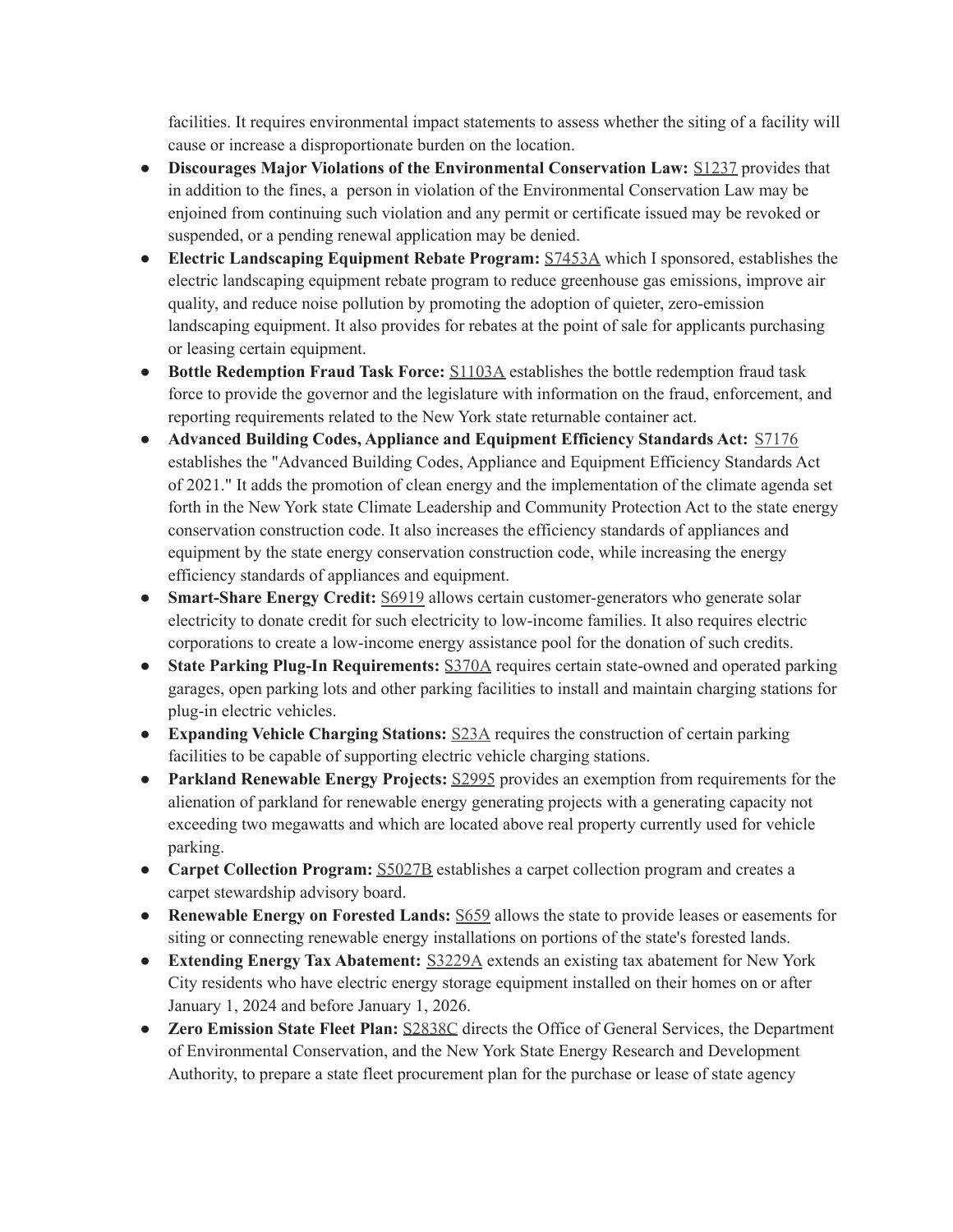vehicles. This will help ensure state agency vehicles will be zero emission vehicles over a certain period of time.

- **Land Protection from Gas Production:** [S1421](http://email.sts.nysenate.gov/ls/click?upn=6lfwSXklqZN5c5KKhNEAmZnPmK-2F-2B4y0qeNSIopQ69yev6DYAOg6ebn2cVv1ogmhB1lTI5-2B-2BQoX4-2B5-2Fj-2B3BpMfw-3D-3DyVzX_EFaYE6byU8xmv53bP-2FtPjLUFooL9pJiP0TjoX0IJ0UjWbCQqp-2B-2BhWAZHO6lLcV0IxKe6EmxtrHHs3ubmYz-2FR-2Fdi0XXGMT9-2F3J8G8iEd8wvg1QjWt6cKLRhHPob0kJaLH91YuHlsT6mZ-2FX-2FHdpS3QrAUNsMy7wth5HAgt-2BkZyH0IV5OO3erY9lQSHXpFHUmKz9xWp4ya9225WPUgxwPVstnfT-2FffXKPRYUC9us854dQ6SPUpGGxxQLh5ofTLUn-2BXyrLvocvkXjQ0yRMDNaxaFfIuPRiFBjrkbUOF-2B4jX0S9s0xmJriAlrhn39AcDkXnEsy5IohYePqNd3rlmi8YiJeGR-2BDzSVzmq6hor-2FZWAJfit8Wnqjzn5E0C7T7i9dOBXWqyFgEbVjw4ml28io8D5cXS7qk28GObhUIh20VJIo1x-2BCUN1AtKKfJmhECYbG5o-2BPJ3hn146WFGXcGEKXHN-2BsHhE5vz4v6Lw6rJX41qBsdgFUpb0PDKEFbkeogHkU7KJeIMNDwMwc6RWdSojqfRYDcgRSncYxJh0qpN9ytEqiPgo-3D) prohibits the lease of state forests, wildlife management areas and unique areas for the purpose of gas production.
- **Second Chance Renewable Energy Sites:** [S1829A](http://email.sts.nysenate.gov/ls/click?upn=6lfwSXklqZN5c5KKhNEAmZnPmK-2F-2B4y0qeNSIopQ69yev6DYAOg6ebn2cVv1ogmhBOp4PeJ8oVrwNdf5TAWcd-2F6RtdCF-2BhFsz5MZjA0vHYmOShwIb2G5ETEYCNVptpaQ02AgiB8kMcBqqx114gUgPNJCJeVaWXV1DnJxcrUTRbN39jRO7B-2F6PC6Y-2Fmp13OPw7fCNsG-2FV81IDu3L-2BX-2BzyDC3aFUNggHYIL3L2dLzGF-2FhY-3Di488_EFaYE6byU8xmv53bP-2FtPjLUFooL9pJiP0TjoX0IJ0UjWbCQqp-2B-2BhWAZHO6lLcV0IxKe6EmxtrHHs3ubmYz-2FR-2Fdi0XXGMT9-2F3J8G8iEd8wvg1QjWt6cKLRhHPob0kJaLH91YuHlsT6mZ-2FX-2FHdpS3QrAUNsMy7wth5HAgt-2BkZyH0IV5OO3erY9lQSHXpFHUmKz9xWp4ya9225WPUgxwPVstnfT-2FffXKPRYUC9us854dQ6SPUpGGxxQLh5ofTLUn-2BXyrLvocvkXjQ0yRMDNaxaFfIuPRiFBjrkbUOF-2B4jX0S9vbaUEsbXpyE8RB7ROgSRLJZ5Gt21gENnJMTR0xssrewt1LORUwsO-2FhLmfIS8v2k3Zw-2FfEDQ3lwuq3cyQnAXpCf-2BRGP0E2KT-2FNuPyjvFtjZWa4ElSUKv9p-2FIpgulxget-2FIedIGSBWp6cn-2BoEjISTCf1c6iBqm5NuBcQ2IoF8bm38HIxxQZjvdGgGkeFTpjV5L75hRPtqp9IC99Z1VEJIhiPXr79E-2FSrTq5pjePVw-2ByDNNncupqDToJ0CTK-2F7EgTbsw-3D) directs the New York State Energy Research and Development Authority to study and make recommendations regarding siting renewable energy resources at decommissioned or dormant electric generating sites.

### **Supporting Veterans:**

In honor of Veterans Hall of Fame Day, the Senate passed legislation designed to promote the wellbeing and success of our veteran community. The legislative package includes:

- **Veteran Career Assistance Program**: [S1288A](http://email.sts.nysenate.gov/ls/click?upn=6lfwSXklqZN5c5KKhNEAmZnPmK-2F-2B4y0qeNSIopQ69yev6DYAOg6ebn2cVv1ogmhBOVbrrK2b1eJc3-2FKpCgMJzw-3D-3Dfi-u_EFaYE6byU8xmv53bP-2FtPjLUFooL9pJiP0TjoX0IJ0UjWbCQqp-2B-2BhWAZHO6lLcV0IxKe6EmxtrHHs3ubmYz-2FR-2Fdi0XXGMT9-2F3J8G8iEd8wvg1QjWt6cKLRhHPob0kJaLH91YuHlsT6mZ-2FX-2FHdpS3QrKA-2F4V0tHU51Cny-2B8zYHsUT3T7l-2BGCkn-2FKdVXBLOmknZJ-2BvTnmH-2B0qxQfQgDOFuYPDjZqLBzLlFZdyRvCxDwKULsKMHNmLI4tm7LF5nHs2sOfZnQEkSayNuhuViKDyIrUnH-2BPFj4UbdTL391sDzBFedC-2B8E9UL2AtcyOV-2F-2BYWF6PqV1PhueaYDW1NRWQcU1V8qFgwRHMk5lHh5geOLMxBUl7q3AV0ffRqcWttT70x7FO3k-2Fy33vCJVqqoNa9PDKLYEmoTmzeo3JB9qX2Fo-2BBsztE4fPiYb4tWdoBR7H039i8PzQ6hLOGBjHzhSthixh-2B2U4Rxt4eTuXXX9SfFWVVILHPuGglS8owf7PU0C7KhCVSrttd0w2FVH6-2B-2B4reMyhCXb0OgznsEhcodByGhJQ-2BOWo8ZPagkyH7bGbH41pacjZFxAC-2FF1n-2Fzfh-2BCDVzxqm9iE5mxeULSOxHZzAnX3YkVh4-3D) establishes the veteran career assistance program within the SUNY and CUNY systems to provide veterans with assistance in resume writing and employment placement services.
- **Combat Veteran Tax Exemption:** [S1378A](http://email.sts.nysenate.gov/ls/click?upn=6lfwSXklqZN5c5KKhNEAmZnPmK-2F-2B4y0qeNSIopQ69yev6DYAOg6ebn2cVv1ogmhBMYUu5Npuk-2FpGpJOLDYysjg-3D-3DF4wm_EFaYE6byU8xmv53bP-2FtPjLUFooL9pJiP0TjoX0IJ0UjWbCQqp-2B-2BhWAZHO6lLcV0IxKe6EmxtrHHs3ubmYz-2FR-2Fdi0XXGMT9-2F3J8G8iEd8wvg1QjWt6cKLRhHPob0kJaLH91YuHlsT6mZ-2FX-2FHdpS3QrKA-2F4V0tHU51Cny-2B8zYHsUT3T7l-2BGCkn-2FKdVXBLOmknZJ-2BvTnmH-2B0qxQfQgDOFuYPDjZqLBzLlFZdyRvCxDwKULsKMHNmLI4tm7LF5nHs2sOfZnQEkSayNuhuViKDyIrUnH-2BPFj4UbdTL391sDzBFeeJu9t5krDyBUWtTFL96SRTdwQf4DMwqVJfq8bUXWaRXhdLUfMdzC4IigBzaYqzljqmGGUPzdzrvH8-2F-2BvYtF0Kza3oXCmNf0mjUrT0fiHOjVSmAnpYeH7AnOOyK51F6ColZe-2BjsOnLnmsRQu09BufZY53RviYoVgXyava74l62Qrxtd3OrlzKoQ9ESST-2FLutTJJBl2Uerj68pL4l3LmEPUnChuwlWye2nsju86u5vwbshiQY9R4bW1BWz-2BhivrXFRcmevGQKNxo8ON1rhhBwDMg3R3fFYiyUoYTIkMiGHb-2FNWyxG9KUak7nJ-2BSw9oS9TeM-3D) creates a real property tax exemption for property owned by certain persons performing active duty in a combat zone.
- **Service Disability Tax Exemption:** [S2918A](http://email.sts.nysenate.gov/ls/click?upn=6lfwSXklqZN5c5KKhNEAmZnPmK-2F-2B4y0qeNSIopQ69yev6DYAOg6ebn2cVv1ogmhB7ynPOWYr-2FNfG8p8yuFSDSA-3D-3D0EoN_EFaYE6byU8xmv53bP-2FtPjLUFooL9pJiP0TjoX0IJ0UjWbCQqp-2B-2BhWAZHO6lLcV0IxKe6EmxtrHHs3ubmYz-2FR-2Fdi0XXGMT9-2F3J8G8iEd8wvg1QjWt6cKLRhHPob0kJaLH91YuHlsT6mZ-2FX-2FHdpS3QrKA-2F4V0tHU51Cny-2B8zYHsUT3T7l-2BGCkn-2FKdVXBLOmknZJ-2BvTnmH-2B0qxQfQgDOFuYPDjZqLBzLlFZdyRvCxDwKULsKMHNmLI4tm7LF5nHs2sOfZnQEkSayNuhuViKDyIrUnH-2BPFj4UbdTL391sDzBFedBXUExoeb6NHCztLLZ6FWcC1QM30Eo9DGdYkQAEliC1jZhzh8iWzPhv6zKJHoZD3YoEMRH6VwCTXIpQYIzqYFUQl1-2B4X8ld-2BTxY5uaOenn6IygSwJ-2Fgd6AKI4wFF8d8DMOjCPqy27kOS-2BRlDsGHlJSDjZuRXT4Lz0FrvgIq47FQRFimkrOj9GJNphotEBTd-2B37t5abxXZWCP3EDDAvBeHvYCUXPeT59bt2Ulc7lUaF8XDsBCA6w1Ak8-2BFKC3tMDgtdSHm2PEf29-2FPslvTKgGeIJeQ-2Bpq2dfoQk0RhEaokx1oxugQ1Er9nQ241PAACF3F4-3D) establishes a real property tax exemption for veterans with a 100 percent service connected disability.
- **Veteran Cohabitation Exemption:** , [S3402](http://email.sts.nysenate.gov/ls/click?upn=6lfwSXklqZN5c5KKhNEAmZnPmK-2F-2B4y0qeNSIopQ69yev6DYAOg6ebn2cVv1ogmhBpLzMD5Lwgg7V8LhWQDBaRQ-3D-3DC4zp_EFaYE6byU8xmv53bP-2FtPjLUFooL9pJiP0TjoX0IJ0UjWbCQqp-2B-2BhWAZHO6lLcV0IxKe6EmxtrHHs3ubmYz-2FR-2Fdi0XXGMT9-2F3J8G8iEd8wvg1QjWt6cKLRhHPob0kJaLH91YuHlsT6mZ-2FX-2FHdpS3QrKA-2F4V0tHU51Cny-2B8zYHsUT3T7l-2BGCkn-2FKdVXBLOmknZJ-2BvTnmH-2B0qxQfQgDOFuYPDjZqLBzLlFZdyRvCxDwKULsKMHNmLI4tm7LF5nHs2sOfZnQEkSayNuhuViKDyIrUnH-2BPFj4UbdTL391sDzBFedZwLyCxs28JnINxRQA7KaMX-2FRKHV-2FDjxOnpf6Ys6kkalukQ3wYQXRlHbaQiBZleIm7Uhe-2BO6JBbwUqvjVdkCyVowIvS-2BfSQUJBncX2hckw8nV0VWfQ1oCHCx33vy59H-2F-2B8MIk61inG8anlE5qaiKBP1-2BA7hjrr6PayEHhuQ6n6MKxft-2FR9fU1TDxF6215vhghrVDTK-2BkNx-2FbPVkxYs9y-2FPbNBZ9shmvQUEn0vgbI1ur-2Fe1NeD2xC8MKkVegEypxkbGpKp0OWfHHzAsMfY-2FjQjKtuNce59jqeXarZq2z-2BCDDMu8AATDzf13os-2FMH7yCi5g-3D) provides additional tax exemptions for two qualified veterans living in the same household.
- **Bill to Disclose Veterans on Housing Lists:** S[8500](http://email.sts.nysenate.gov/ls/click?upn=6lfwSXklqZN5c5KKhNEAmZnPmK-2F-2B4y0qeNSIopQ69yev6DYAOg6ebn2cVv1ogmhB9ziYINcYQcahuXvsFJk-2BvA-3D-3DomyF_EFaYE6byU8xmv53bP-2FtPjLUFooL9pJiP0TjoX0IJ0UjWbCQqp-2B-2BhWAZHO6lLcV0IxKe6EmxtrHHs3ubmYz-2FR-2Fdi0XXGMT9-2F3J8G8iEd8wvg1QjWt6cKLRhHPob0kJaLH91YuHlsT6mZ-2FX-2FHdpS3QrKA-2F4V0tHU51Cny-2B8zYHsUT3T7l-2BGCkn-2FKdVXBLOmknZJ-2BvTnmH-2B0qxQfQgDOFuYPDjZqLBzLlFZdyRvCxDwKULsKMHNmLI4tm7LF5nHs2sOfZnQEkSayNuhuViKDyIrUnH-2BPFj4UbdTL391sDzBFeeUpfJ86nYkCT0EJ5DlB9y0B5kS-2Fr1mlvZzrOYDOHytejrqI1Yk0aLpfjPjoaRAbfD5OJQESM6NEMJxJ-2B3rDKSbSHayQfjha0jo-2FD0a-2BrtOZSpydy1sYmTH79gpWhbawq0T2XtdbLtJnJtVHB683fWyocXzk0FTKYMaRFgAkXhJ-2BZRcm78iztny9KJFkdz7dukVLVG7-2BL5N08Nm24Q8BkUE2jlneDN70-2B8qy-2BLZ8EPR4ByxAKYDxh813a8WCq2zBH4dZ-2FBdHX-2FF91tEoBwQ9SNfzErNGykIbCm50jiYfoQAM2HGndVAZ-2BcnUnko-2B-2FSxKjg-3D) requires the publication of the number of veterans or surviving spouses of veterans on certain housing waiting lists

#### **Budget Summary:**

Below is a summary of key components of the state budget that passed earlier this month. No budget is perfect, and this one is no exception. Yet for all that I would have liked to have seen certain additions or omissions in the final product, this is one of the better budgets in my two decades serving in Albany. It makes historic investments in our people, our workforce, our students, our businesses, and our environment, all while lowering taxes on hardworking families and putting money aside for future contingencies. Here are some the the key provisions:

### **Education**

- The budget continues the second year of the three-year Foundation Aid phase-in the Senate won in last year's budget, a \$1.5 billion increase over last year's levels.
- The Adopted budget will also include \$100 million in mental health grants for school districts and BOCES, over two years, \$58 million in STEM funding for nonpublic schools, and \$20 million in capital funding for libraries.
- Higher Education
- The budget will fully reimburse colleges for the TAP Gap (which is the difference between funding for students in the state Tuition Assistance Program and the actual cost of tuition), resulting in payments of \$48.8 million to SUNY and \$59.6 million to CUNY. The budget also includes \$53 million each for SUNY and CUNY for additional full-time faculty. The Senate fought for and won an additional \$60 million each in operational support for SUNY and CUNY. While I was pleased we were able to secure this additional funding, I believe New York still has a long way to go towards providing necessary support for our public colleges and universities.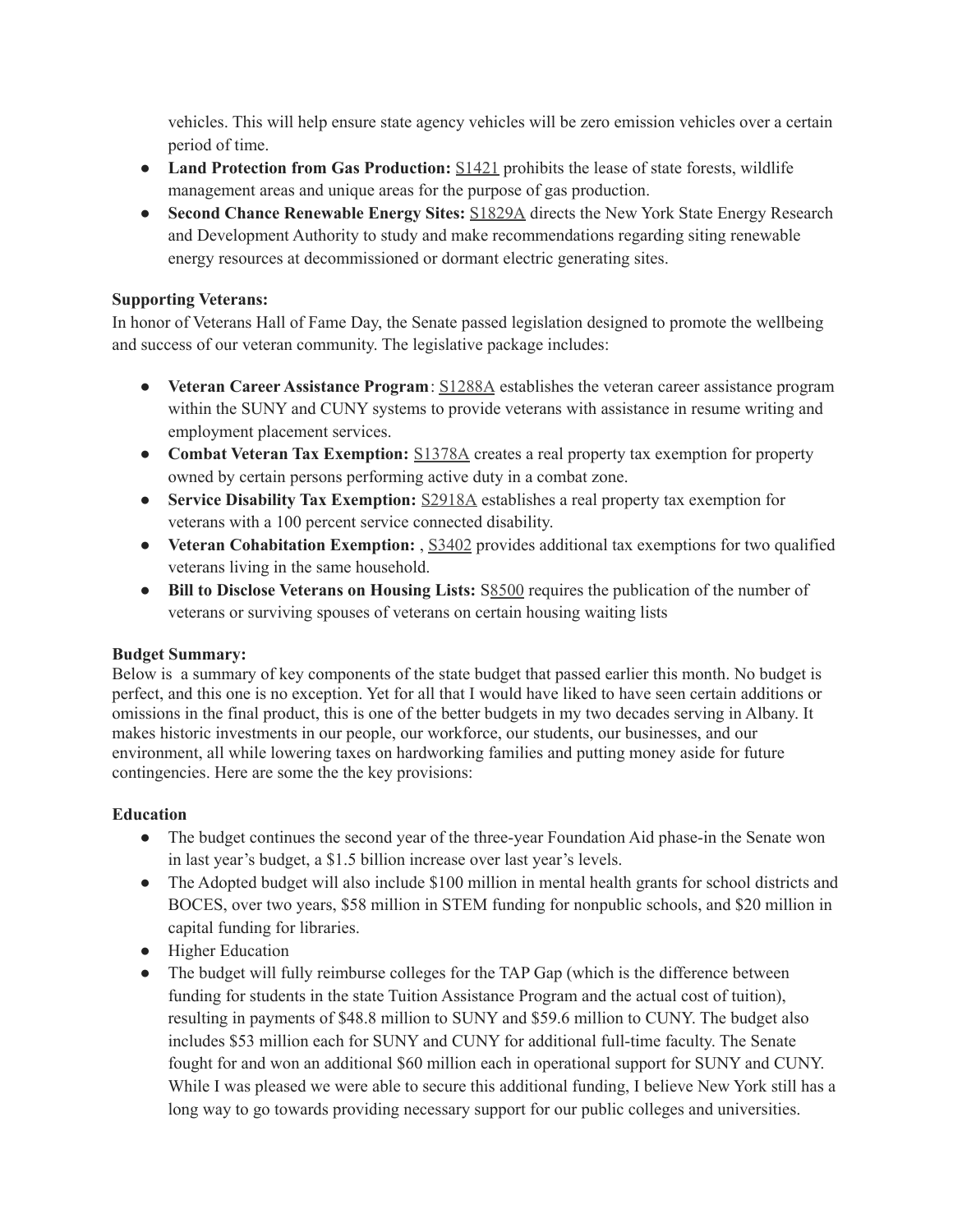- The budget also includes \$16 million to establish childcare centers on each SUNY and CUNY campus that does not currently have one. It also includes \$5 million in TAP funding for incarcerated individuals and \$150 million for part-time students.
- The Legislature rejected the Governor's proposal to extend Mayoral control of the NYC school system for four years as part of the budget process because there was not sufficient time to discuss potential reforms. This issue will be addressed before the end of session.

## **Health**

- The Senate fought for and won a significant increase in assistance for safety-net hospitals, providing \$800 million more than the Executive's insufficient \$350 million proposal. The budget also includes \$1.6 billion in health transformation capital grants.
- The Senate fought to strengthen the Executive budget's proposal to ensure that health insurance covers reproductive health services, including services relating to abortions.
- The budget also includes an increase in home care worker wages, securing an increase of \$3 per hour phased in over two years. This would represent a raise of approximately 20 percent and an investment by the State of \$1.1 billion. This will begin to address the chronic shortage of home health care workers that provide essential support for many older New Yorkers and people with disabilities. While this increase is an important step, New York will need to do much more to ensure our aging population has the support services it needs.

# **Human Services**

- The budget provides \$1.66 billion to immediately increase eligibility for child care vouchers to 300 percent of the Federal Poverty Level (or \$83,250 for a family of four), to increase reimbursement rates from 69 percent of the market rate to 80 percent, and to provide additional compensation to child care workers. There will also be an allotment of \$50 million in capital money for child care facilities.
- The budget also includes \$10.4 million for a 5.4 percent cost of living increase for workers in various Office of Children and Family Services programs, including foster care and adoption services.

### **Housing**

- The budget includes \$4.5 billion in spending as part of a total \$25 billion five-year Housing Capital Plan, which also includes tax incentives and private investment, that will create and preserve 100,000 affordable homes and electrify an additional 50,000 homes. The budget also includes an additional \$350 million in capital funding for NYCHA.
- The budget also includes a reappropriation of last year's \$100 million for the Housing Our Neighbors with Dignity Act (HONDA) and adds a new appropriation for \$100 million. HONDA provides financing for the acquisition of distressed hotels and office buildings for conversion to affordable housing.
- Additionally, the budget includes \$250 million to eliminate COVID-era residential utility arrears.
- The budget also includes \$800 million to replenish the pool of money available for the Emergency Rental Assistance Program (ERAP), in addition to \$146 million in recently awarded federal funds. The budget will also provide an additional \$125 million for the Landlord Rental Assistance Program (LRAP).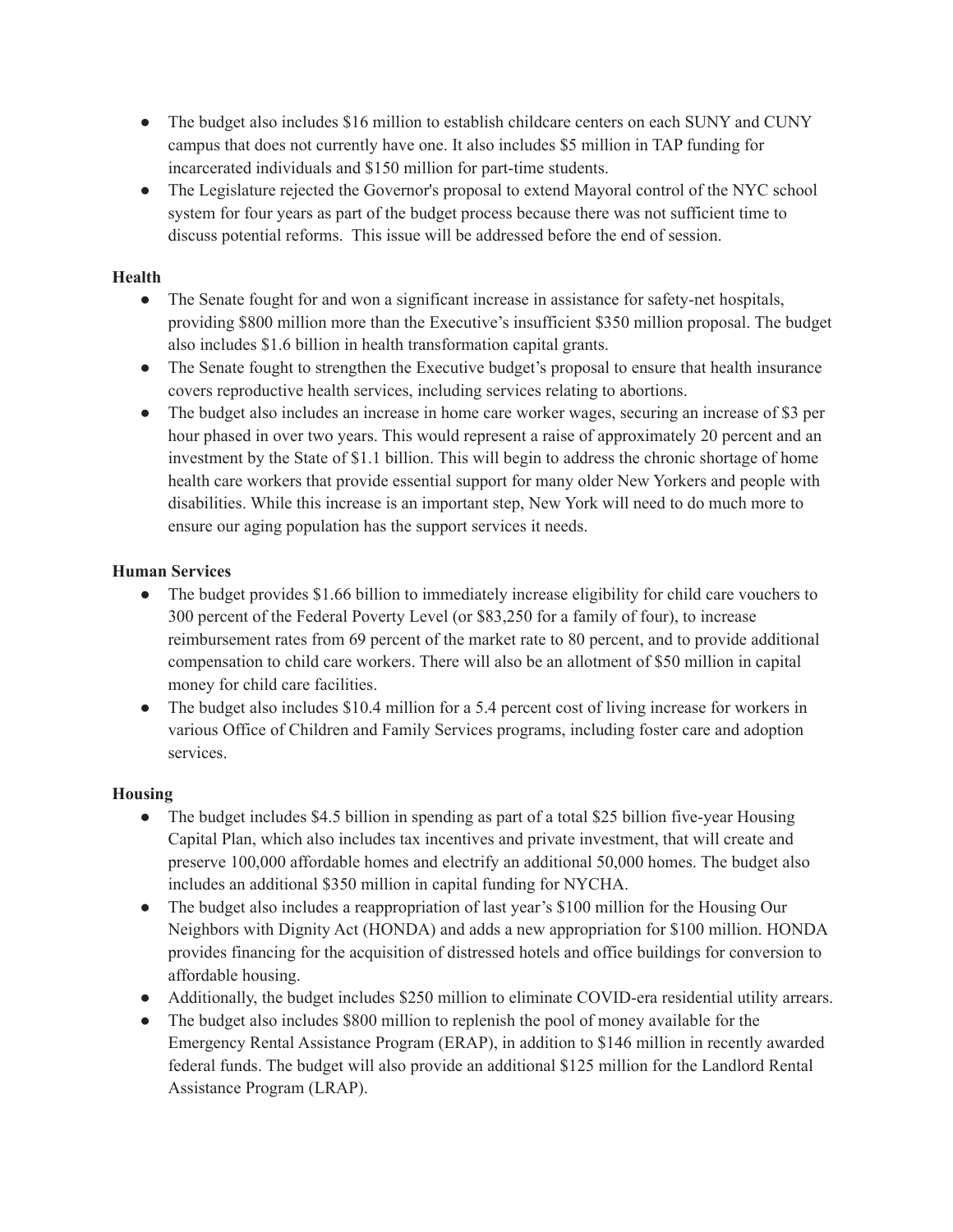● I am pleased that the Legislature rejected the Governor's proposal to extend the 421a tax abatement program with only minor changes. I have long argued that the 421a program is a boondoggle that creates little truly affordable housing at an enormous cost to taxpayers and that it should be replaced by more targeted affordable housing subsidies and reforms of the New York City property tax system.

# **Criminal Justice**

- The Adopted budget includes an additional \$110 million to public protection agencies to support the following programs: gun violence prevention, legal services, pretrial services, alternatives to incarceration, and discovery reform.
- The budget also includes revisions to the 2019 criminal justice reforms, including clarifying which repeat offenders can be subject to bail, ensuring that discovery errors made in good faith do not lead to cases being dismissed, getting guns off of New York streets, closing a loophole in Raise the Age, and updating Kendra's Law. The Senate and the Assembly worked together to ensure that these changes were narrowly tailored to protect the important measures we passed in 2019 that protect our constitutional rights when accused of a crime, and to focus on providing access to services for mentally ill people rather than criminalizing them.

### **Energy & Environment**

- The budget provides a \$4.2 billion Environmental Bond Act. \$1.5 billion of that is specifically lined out for climate change mitigation, including \$500 million for electric school buses and related charging infrastructure. Language in the budget requires all new school buses to be zero-emissions beginning in 2027, with 100% of school buses zero-emissions by 2035. The Bond Act will now be on the ballot for voters to approve in November.
- The budget also expands the Department of Environmental Conservation's jurisdiction over wetlands to those at least 7.4 acres in size (down from 12.5 acres), as well as those designated as being of unusual importance, a measure long-sought by environmental advocates that will enhance the ability of the state to protect these vital resources from development.
- Additionally, the budget increases the transfer from real estate taxes to the Environmental Protection Fund (EPF) from \$119.1 million to \$257.4 million, for a record total of \$400 million invested in the EPF
- The budget also includes an additional \$500 million investment to develop the state's offshore wind supply chains and port infrastructure, which will create 2,000 jobs while helping to make New York the offshore wind capital of the country. Offshore wind holds enormous promise to help NY quickly transition to reliable, low cost electricity production.

### **Economic Development**

- One provision of the budget I strongly opposed was the inclusion of \$600 million in funding for the Buffalo Bills Stadium, which is a particularly egregious example of our state's misguided economic development priorities. I made my opposition very clear to the Governor and my colleagues, and joined a group of legislators, academics, and advocates at a briefing on the ineffectiveness of stadium subsidies as an investment in economic development. Details on the event that I attended critiquing the proposed deal are available here: [https://www.fieldofschemes.com/2022/03/30/18642/ny-state-senator-bills-1b-subsidy-is-terrible](https://www.fieldofschemes.com/2022/03/30/18642/ny-state-senator-bills-1b-subsidy-is-terrible-way-to-use-the-taxpayers-money-but-this-is-going-through/)[way-to-use-the-taxpayers-money-but-this-is-going-through/](https://www.fieldofschemes.com/2022/03/30/18642/ny-state-senator-bills-1b-subsidy-is-terrible-way-to-use-the-taxpayers-money-but-this-is-going-through/)
- I was pleased that the budget includes \$1.45 billion in federal and state funding for broadband related projects along with the Working to Implement Reliable and Equitable Deployment of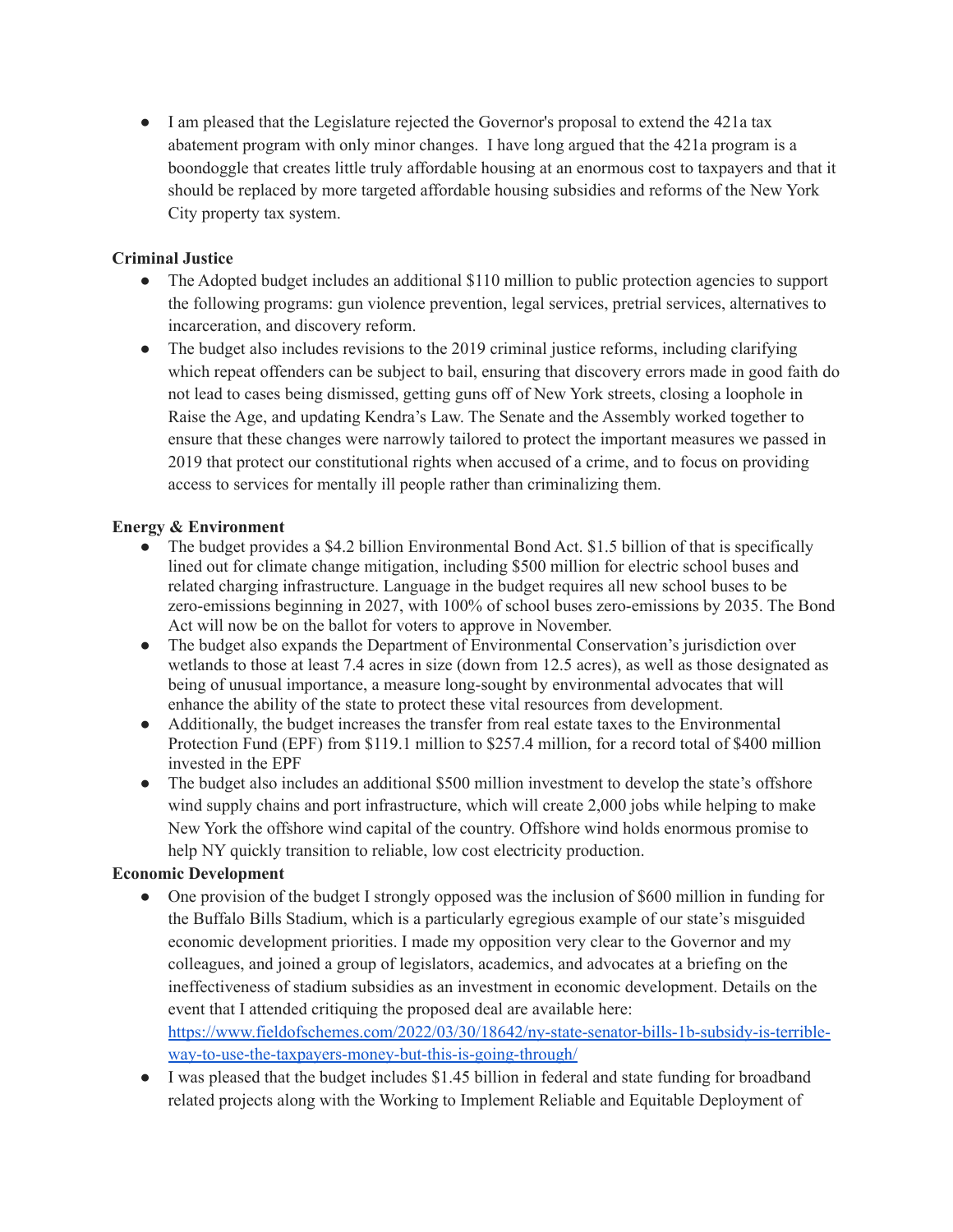Broadband Act (WIRED Broadband Act) which will help to address inequities in access to high speed internet services.

● I was also pleased that Senate priorities to enhance the transparency of economic development expenditures were included in the budget. These include expanding and improving the Empire State Development Corporation's database of deals detailing all economic development benefits, loans, grants, subsidies, and tax incentives, and providing for an independent economic impact analysis of the return on investment of economic development related tax credits, deductions, and incentives.

# **Taxes**

- The budget includes a small business tax cut of \$100 million each year and includes \$250 million in credits for businesses to offset their expenses incurred from complying with Covid safety protocols.
- Homeowners will receive \$2.2 billion in tax rebates, calculated as a percentage of a homeowners' STAR benefit.
- Additionally, the budget includes a one-time additional Earned Income Tax Credit payment of 25 percent of the current benefit, providing \$200 million in credits to low wage New Yorkers. New York City taxpayers will also see an increase of the City's EITC from 5 percent of the federal benefit to 30 percent.
- The Senate also fought for and won the inclusion of \$287 million in child tax credits for families making less than \$100,000.
- The budget also includes an acceleration of the previously enacted middle-class tax cuts.

### **Small Business**

● The budget includes a three-year authorization for on-premises alcohol retailers like restaurants and bars to sell wine and liquor drinks for take-out. While I have mixed feelings about the inclusion of this in the budget, I recognize its importance to struggling restaurants, and was pleased that the Senate was able to add a number of restrictions to the Governor's original proposal.

### **Cannabis**

• The budget includes a \$50 million investment into a Cannabis Social Equity Fund, which, matched by \$150 million in private investment, will finance capital costs for cannabis dispensaries operated by social equity licensees. The Senate successfully negotiated stronger provisions establishing the rights of social equity licensees, as well as oversight, transparency, and state control of the private fund. I believe this funding will help ensure that the implementation of the Marijuana Regulation and Taxation Act meets the equity goals that were at the center of that legislation.

### **Ethics Reform**

• The budget replaces the Joint Commission on Public Ethics (JCOPE) with a new Commission on Public Ethics in Government to increase Commission member standards; streamline the candidate requirements for Executive Director; include victim statement confidentiality requirements; and to specify that unfounded complaints are not FOIL-accessible. The new Commission does away